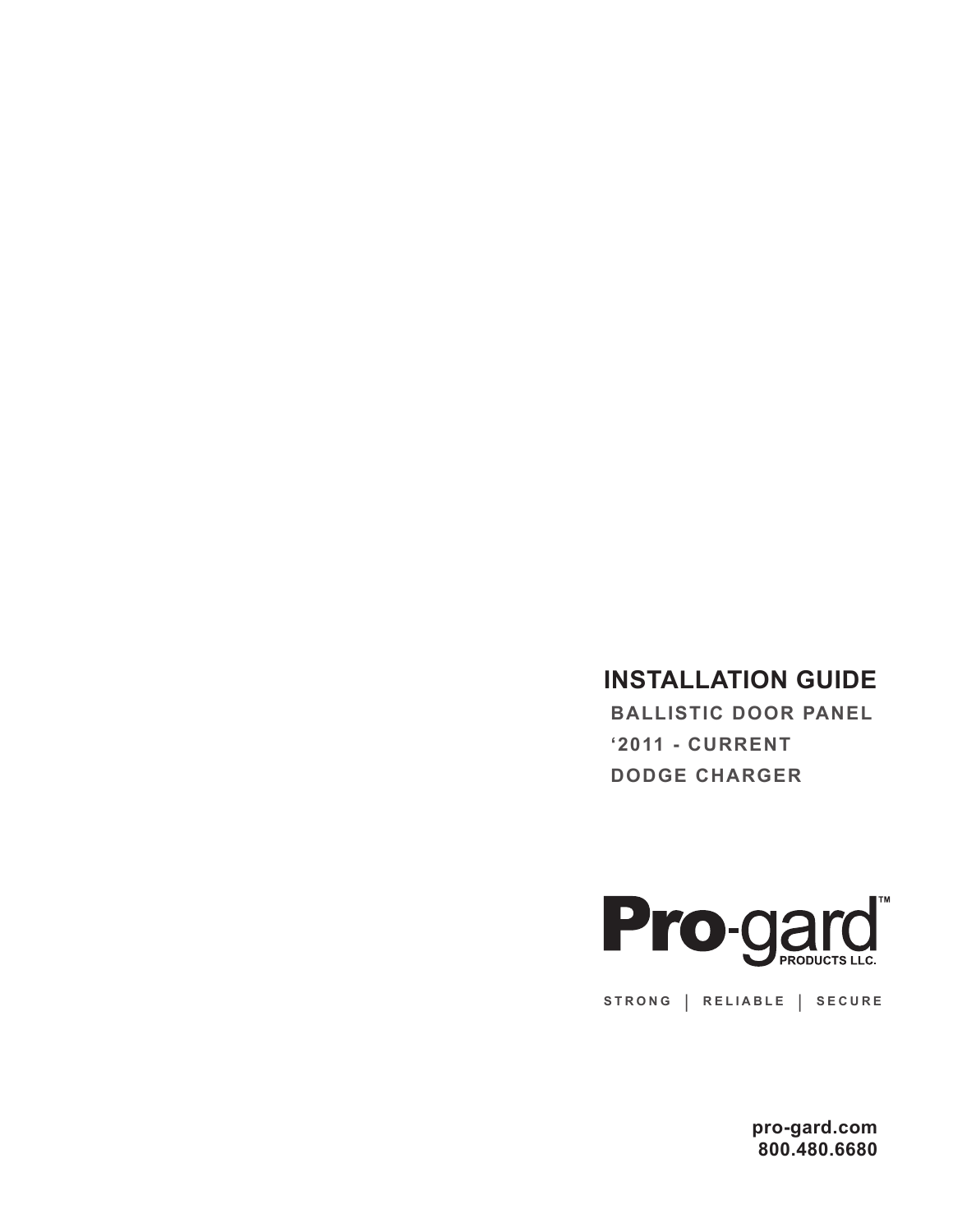2011‐2012 DODGE CHARGER LEVEL IIIA BALLISTIC DOOR PANEL INSTRUCTION MANUAL (PRELIMINARY)



**Figure 1: DS Ballistic Door Panel**

2011‐2012 DODGE CHARGER LEVEL IIIA BALLISTIC DOOR PANEL INSTRUCTION MANUAL (PRELIMINARY)

| 11 E.M<br>NO.  | <b>DESCRIPTION</b>                                                 | QTY.           |  |
|----------------|--------------------------------------------------------------------|----------------|--|
|                | 1/4-20 RIVET NUT, TYPE AL,<br>GRIP RANGE .027-.165                 | $\overline{2}$ |  |
| $\overline{2}$ | 1/4-20 SERRATED FLANGE <br><b>NUT</b>                              |                |  |
| 3              | 1/4-20 X 3/4 HHCS                                                  | 3              |  |
| $\overline{4}$ | 1/4 LOCK WASHER,<br>(.260/.487/.062 min), HD<br><b>SPRING LOCK</b> | $\overline{2}$ |  |
| 5              | 1/4 FLAT WASHER,<br>$(.266/.563/.04-.06)$                          | 3              |  |
|                |                                                                    |                |  |

## **pro-gard.com 800.480.6680 2 Figure 2: Hardware Kit**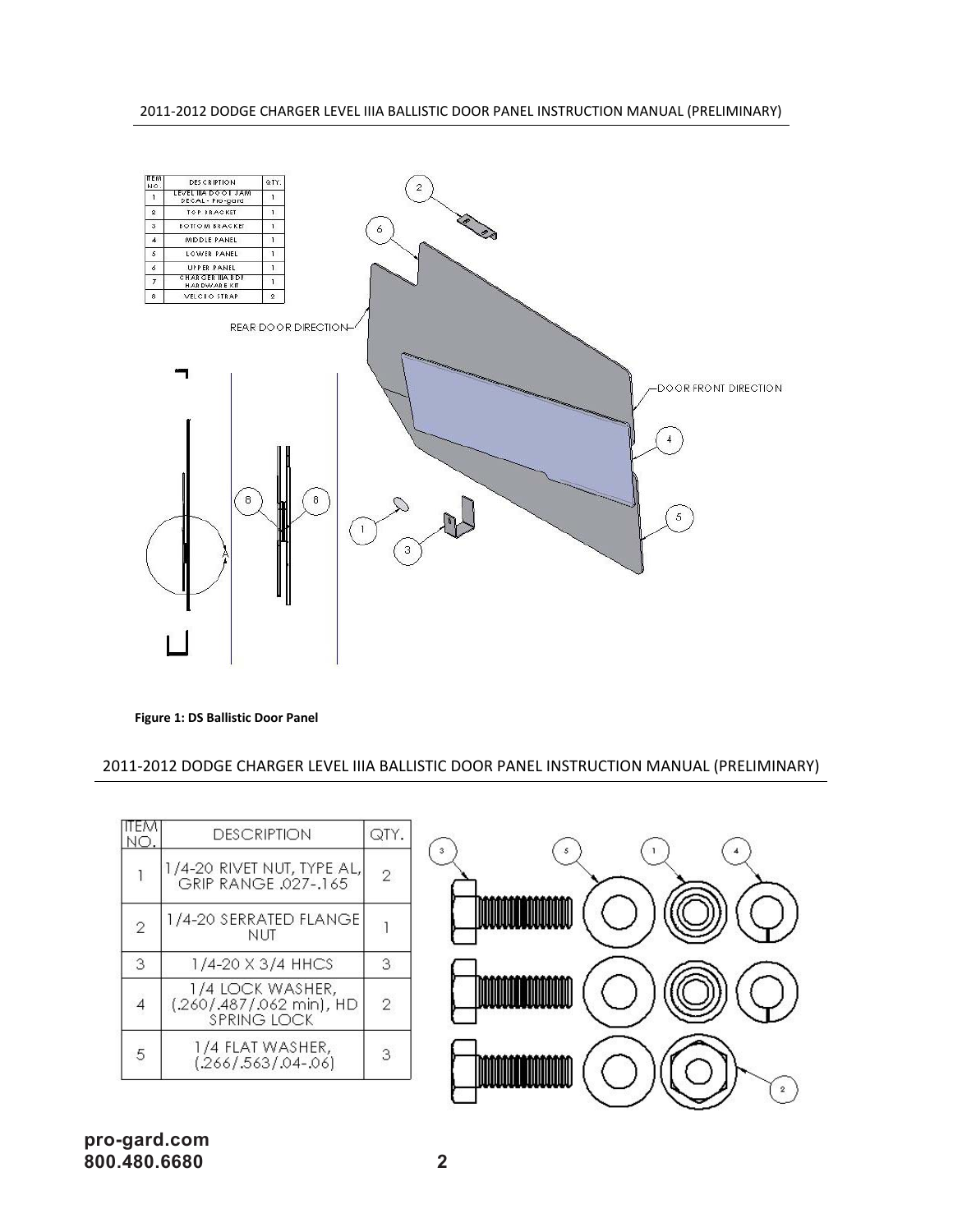## **INSTALLATION INSTRUCTIONS:**



**Figure 3, 4: Remove door trim. Disconnect speaker** 



**Figure 5,6: Push in tab to remove window from track. Remove glass from door.**



**Figure 7: Remove door insert. Figure 8: Disconnect outside door latch cable.**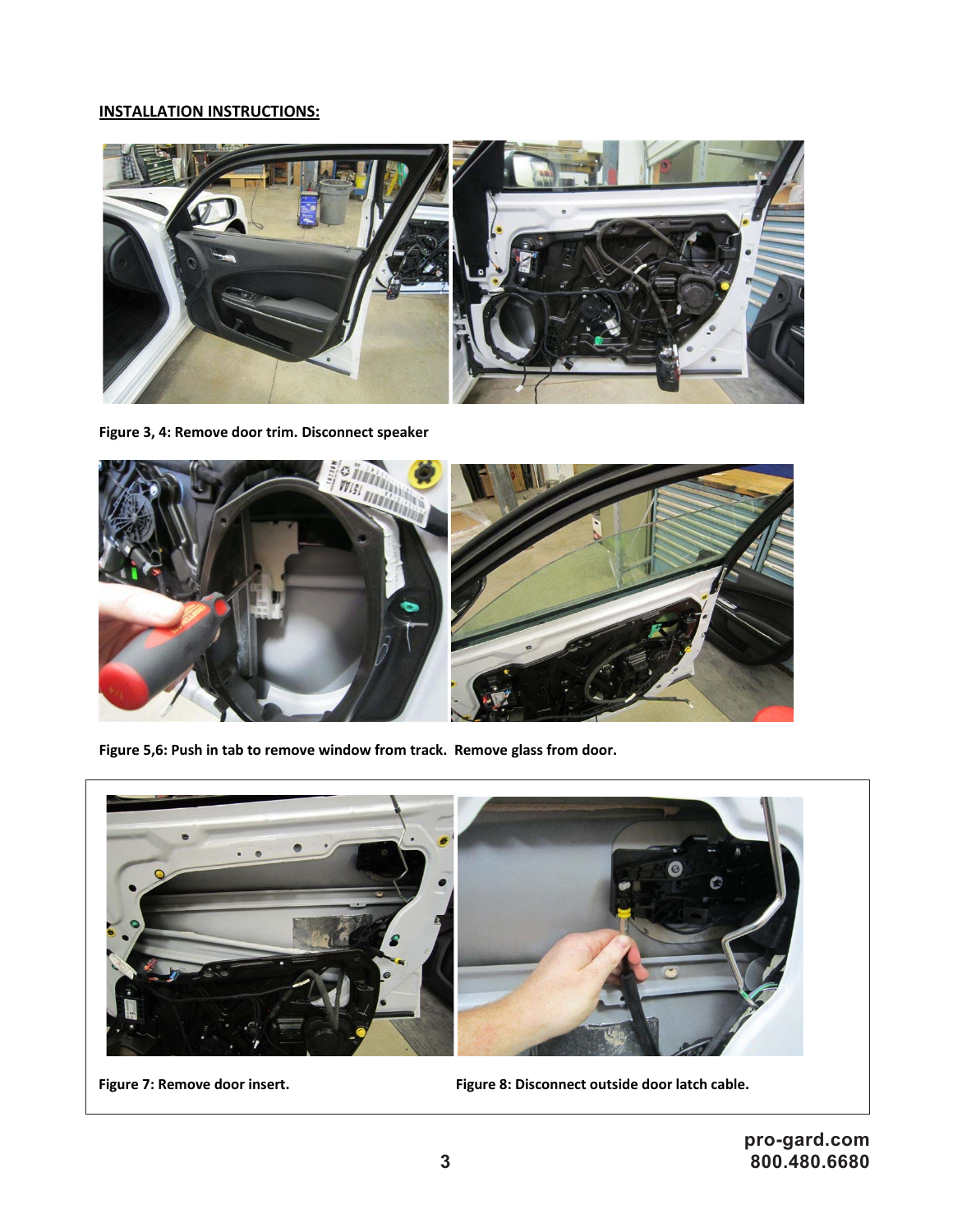

Figure 9: Place lower panel in first within lower portion of door.



Figure 10, 11: Place upper panel into door front direction first and push to front of door. Position so that top panel is behind crash bar and sewn portion rests over crash bar. Position of upper panel to rear of door shown **in Figure 11 (relationship to exterior door handle assembly).**

Once both panels are shifted to the rear of the door, place sewn on portion of upper panel over crash bar and adhere to lower panel.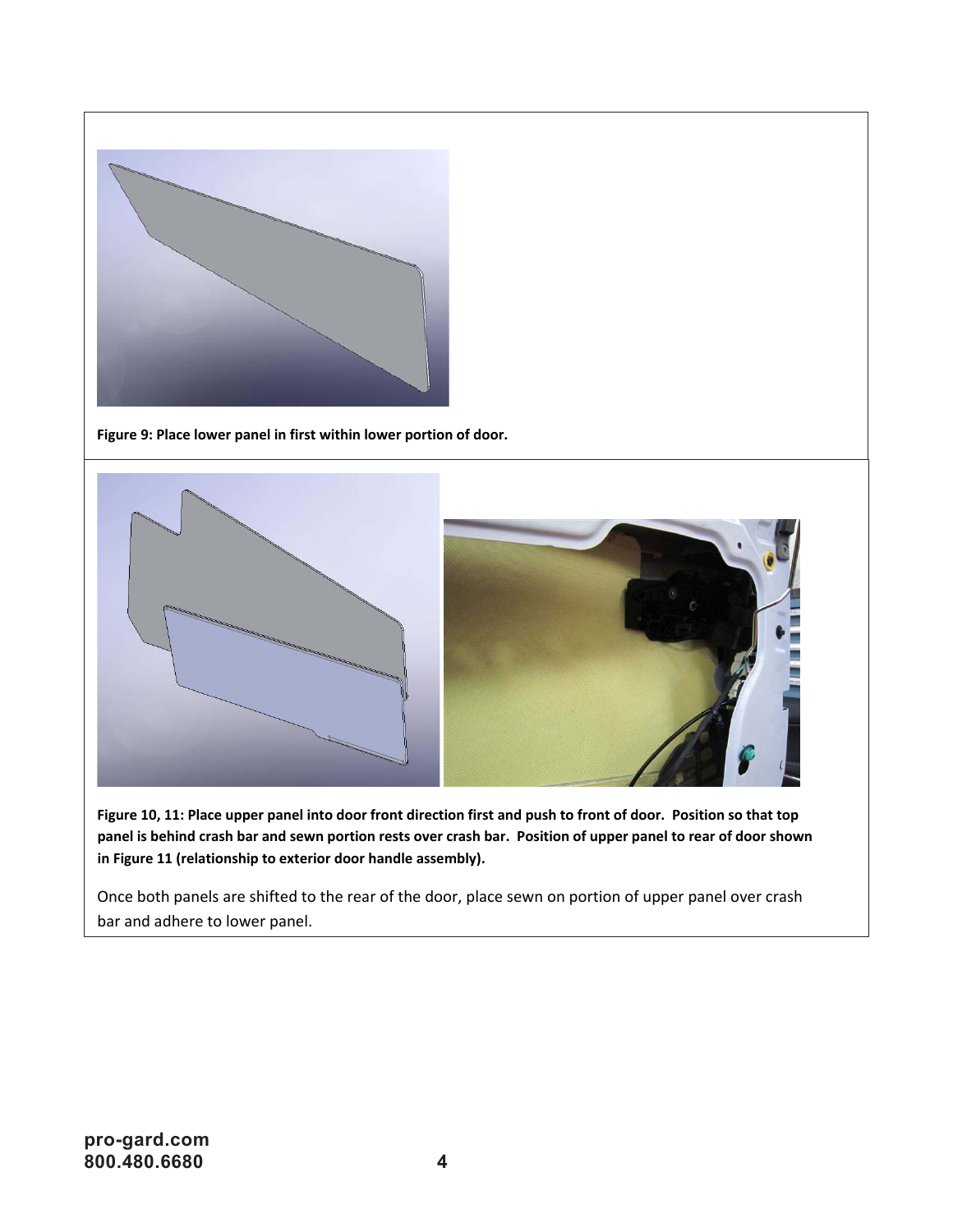

Figure 12, 13: Drill hole in top door brace for riv nut located as shown. Proper depth can be determined by utilizing Top Bracket (panel should be pushed towards the outside of the exterior side of the door in order to **provide proper clearance between the panel and window when installed.**



Figure 14, 15: Second hole for mounting Upper Bracket can, again, be located properly utilizing Upper Bracket in **relationship to the first hole.**



**Figure 16, 17: Install riv nuts and assemble Upper Bracket to door.**